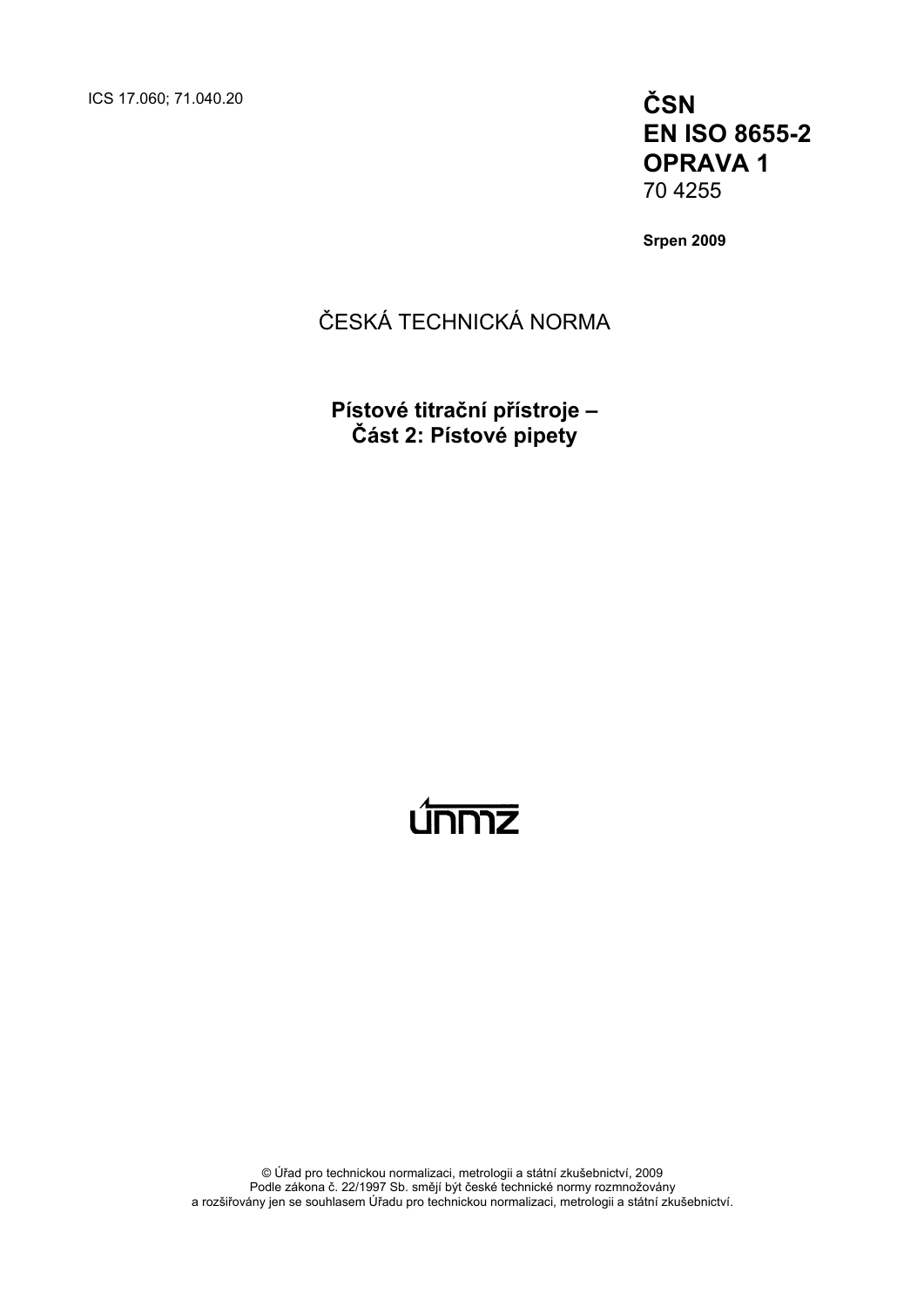ČSN EN ISO 8655-2 Opr. 1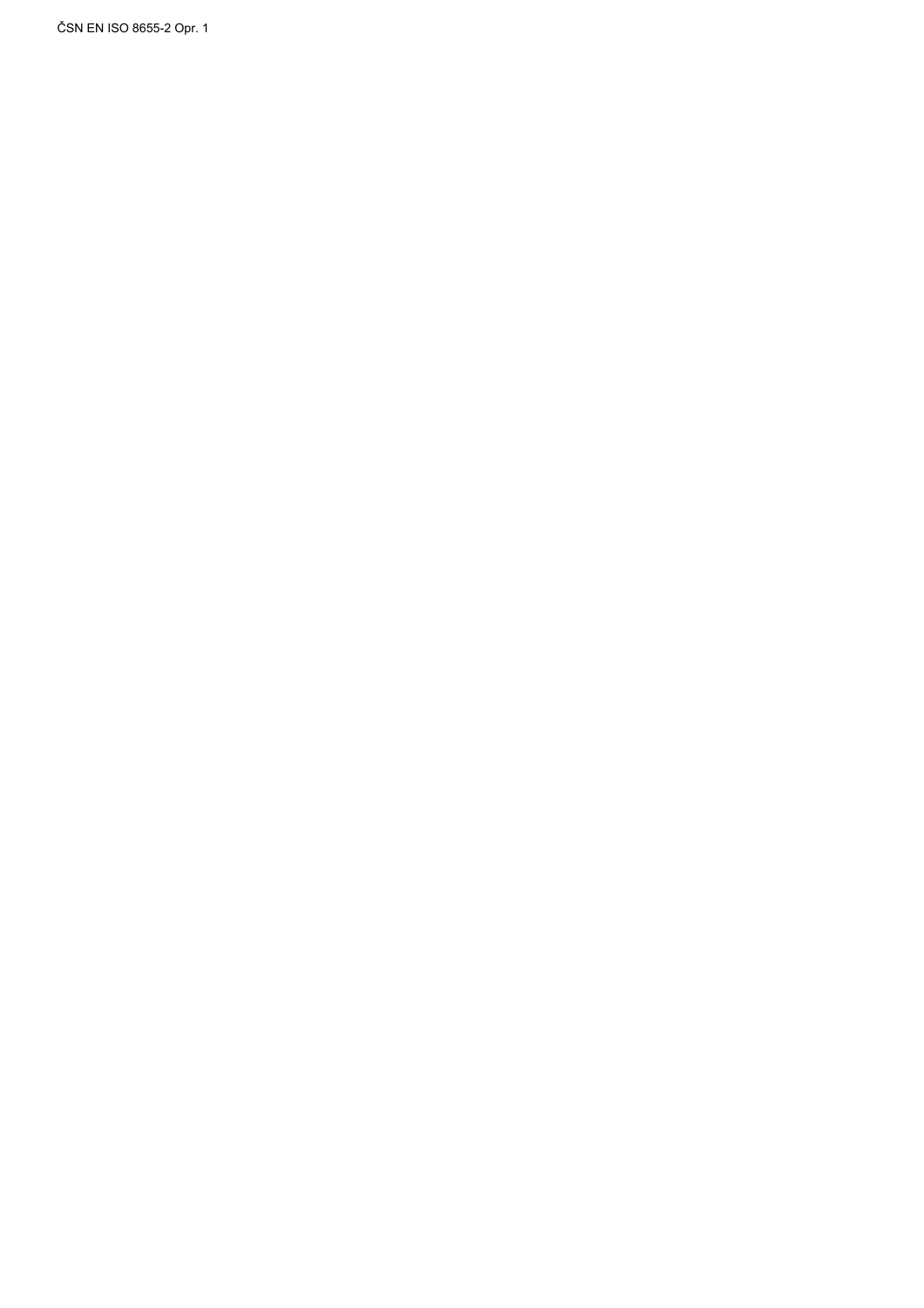### EUROPEAN STANDARD

# **EN ISO 8655-2:2002/AC**

NORME EUROPÉENNE

## EUROPÄISCHE NORM

 February 2009 Février 2009 Februar 2009

**ICS** 17.060

English version Version Française Deutsche Fassung

 Piston-operated volumetric apparatus - Part 2: Piston pipettes (ISO 8655- 2:2002/Cor 1:2008)

Appareils volumétriques à piston - Partie 2 : Pipettes à piston (ISO 8655-2:2002/Cor 1:2008)

 Volumenmessgeräte mit Hubkolben - Teil 2: Kolbenhubpipetten (ISO 8655- 2:2002/Cor 1:2008)

This corrigendum becomes effective on 18 February 2009 for incorporation in the three official language versions of the EN.

Ce corrigendum prendra effet le 18 février 2009 pour incorporation dans les trois versions linguistiques officielles de la EN.

Die Berichtigung tritt am 18.Februar 2009 zur Einarbeitung in die drei offiziellen Sprachfassungen der EN in Kraft.



EUROPEAN COMMITTEE FOR STANDARDIZATION COMITÉ EUROPÉEN DE NORMALISATION EUROPÄISCHES KOMITEE FÜR NORMUNG

**Management Centre: Avenue Marnix 17, B-1000 Brussels** 

© 2009 CEN All rights of exploitation in any form and by any means reserved worldwide for CEN national Members. Tous droits d'exploitation sous quelque forme et de quelque manière que ce soit réservés dans le monde entier aux membres nationaux du CEN. Alle Rechte der Verwertung, gleich in welcher Form und in welchem Verfahren, sind weltweit den nationalen Mitgliedern

von CEN vorbehalten.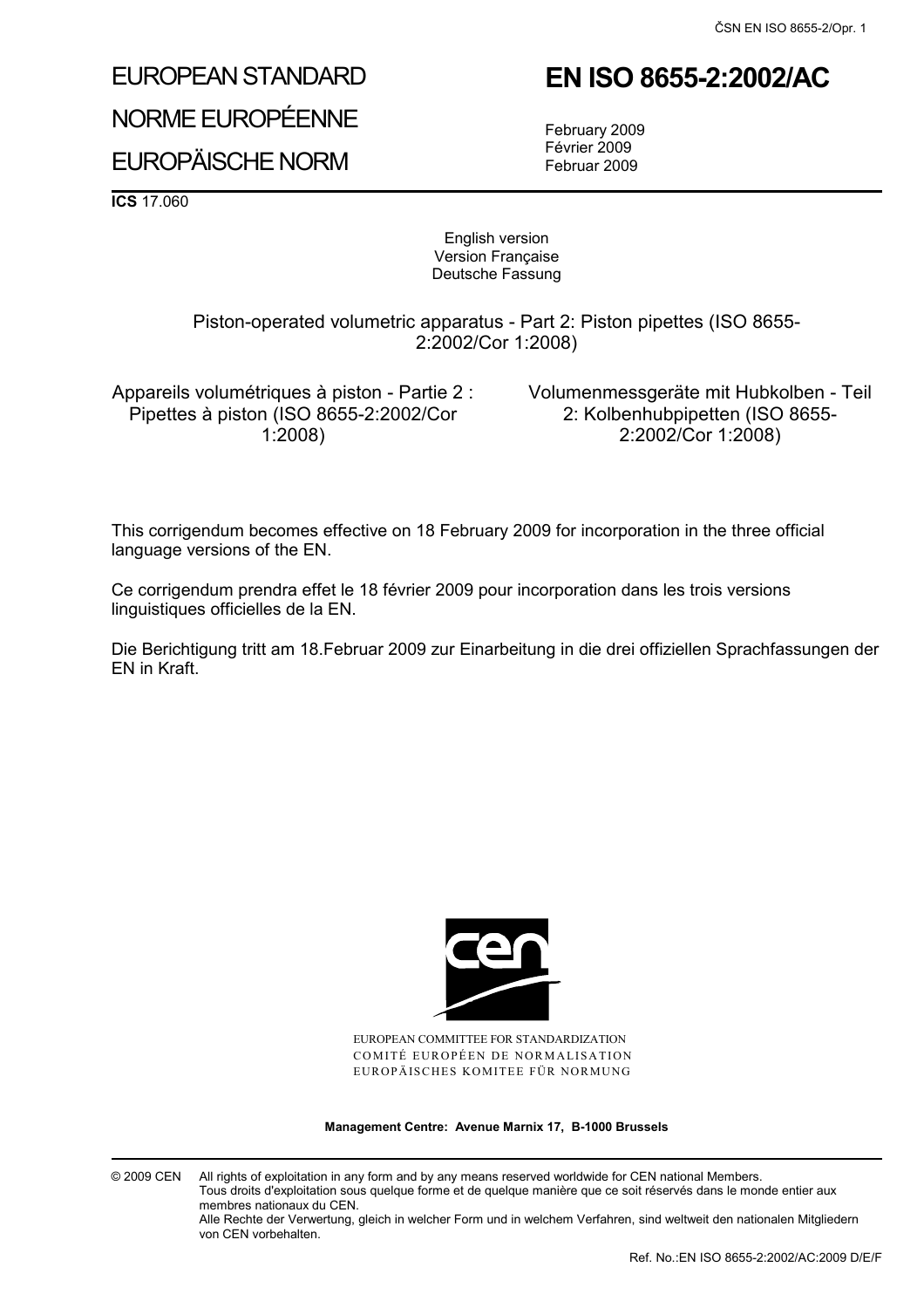ČSN EN ISO 8655-2 Opr. 1

### **EN ISO 8655-2:2002/AC:2009 (E)**

### **Endorsement notice**

The text of ISO 8655-2:2002/Cor.1:2008 has been approved by CEN as a European Corrigendum without any modification.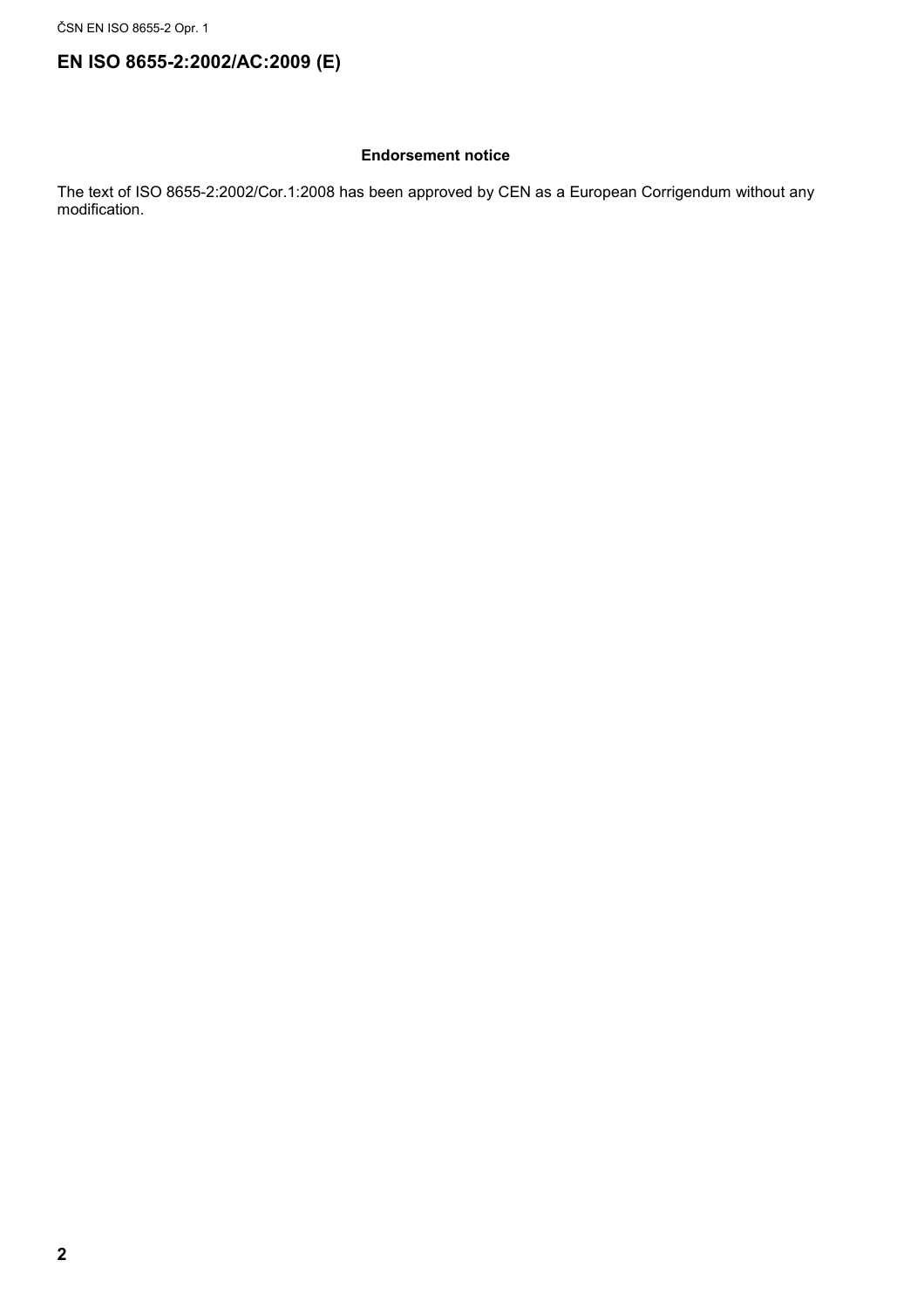

### **INTERNATIONAL STANDARD ISO 8655-2:2002**  TECHNICAL CORRIGENDUM 1

Published 2008-12-15

INTERNATIONAL ORGANIZATION FOR STANDARDIZATION • МЕЖДУНАРОДНАЯ ОРГАНИЗАЦИЯ ПО СТАНДАРТИЗАЦИИ • ORGANISATION INTERNATIONALE DE NORMALISATION

## **Piston-operated volumetric apparatus —**

### Part 2: **Piston pipettes**

### TECHNICAL CORRIGENDUM 1

*Appareils volumétriques à piston — Partie 2: Pipettes à piston RECTIFICATIF TECHNIQUE 1*

Technical Corrigendum 1 to ISO 8655-2:2002 was prepared by Technical Committee ISO/TC 48, *Laboratory equipment*, Subcommittee SC 6, *Laboratory and volumetric ware*.

*Page iv, Foreword* 

Add the following part to the list of parts:

⎯ *Part 7: Non-gravimetric methods for the assessment of equipment performance* 

L

Delete "The following part is under preparation:" and the former title of part 7.

*Page 1, Scope* 

In the note, replace the third sentence with the following:

"Alternative test methods such as photometric and titrimetric methods are given in ISO 8655-7."

©ISO 2008 – All rights reserved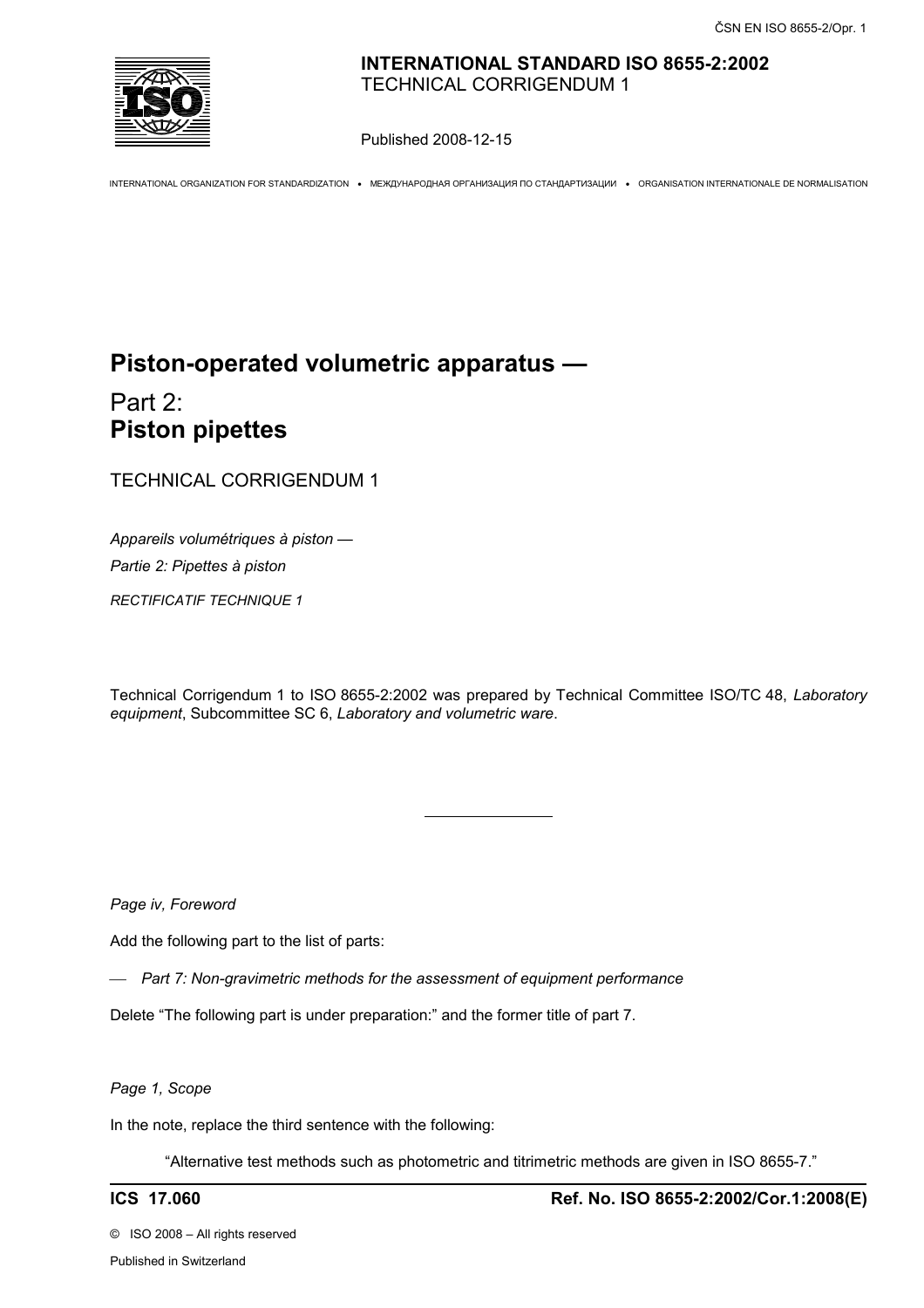#### **ISO 8655-2:2002/Cor.1:2008(E)**

#### *Page 2, 5.2.1*

Add the following paragraph at the end of the subclause:

"When a piston pipette is required for use in a country which has adopted a standard reference temperature of 27 °C (the alternative recommended for tropical use), this figure shall be substituted for 20 °C."

#### *Page 8, 8.1*

In list item f), replace "20 °C" with "20 °C" or "27 °C" to give the following:

f) abbreviation "Ex" and the reference temperature "20 °C" or "27 °C";

#### *Page 9, A.1*

In list item a), replace "(20 °C)" with "(20 °C or 27 °C)" to give the following:

a) The basis of adjustment (Ex), reference temperature (20 °C or 27 °C), relative air humidity (50 %) and barometric pressure (101 kPa) shall be specified.